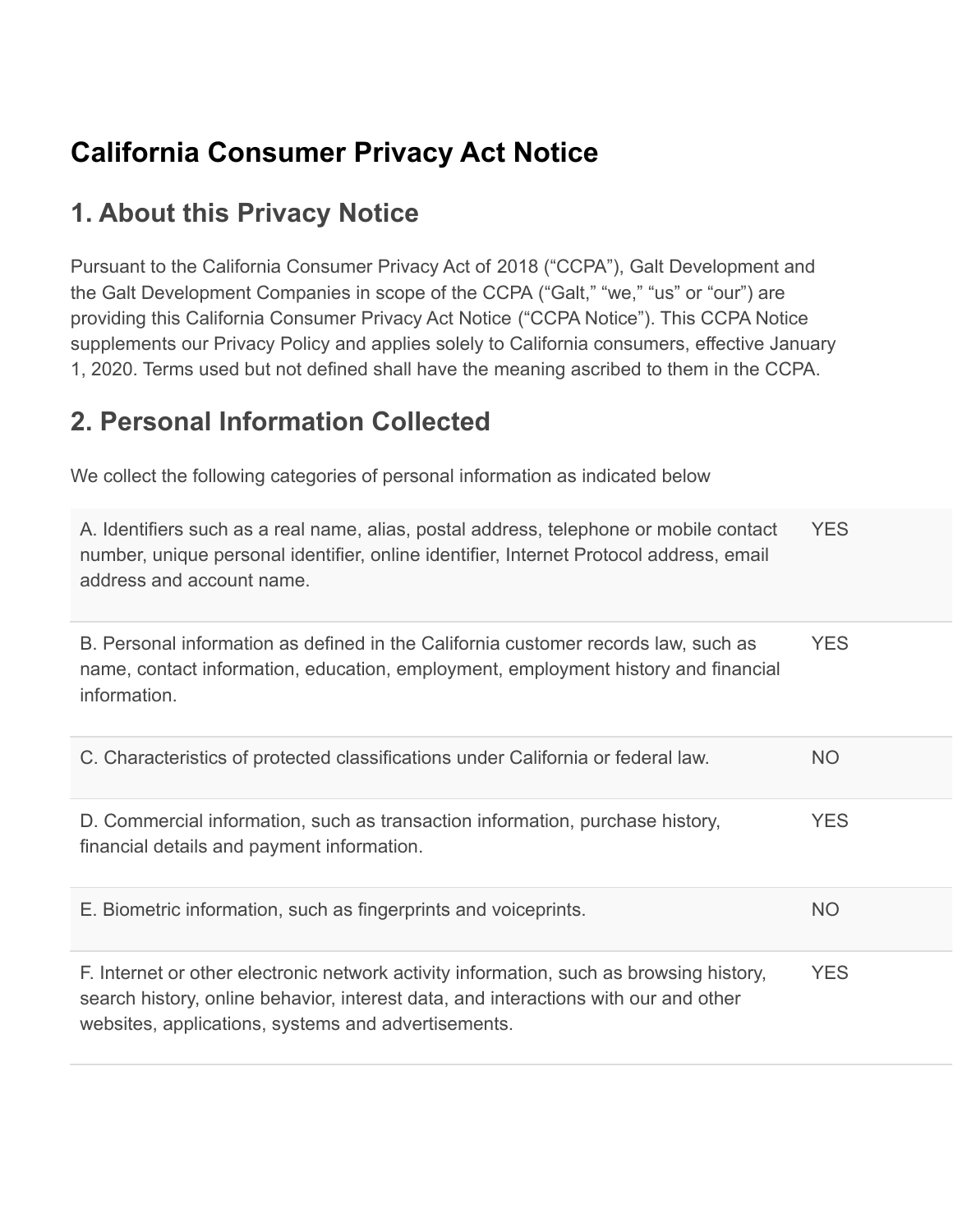| G. Geolocation data, such as device location.                                                                                                                                                                                                              | N <sub>O</sub> |
|------------------------------------------------------------------------------------------------------------------------------------------------------------------------------------------------------------------------------------------------------------|----------------|
| H. Audio, electronic, visual and similar information, such as images and audio, video<br>or call recordings created in connection with our business activities.                                                                                            | <b>YES</b>     |
| I. Professional or employment-related information, such as job title as well as work<br>history and experience in presenter bios collected for events, presentations, marketing<br>collateral and testimonials in connection with our business activities. | <b>YES</b>     |
| J. Education information subject to the federal Family Educational Rights and Privacy<br>Act, such as student records.                                                                                                                                     | <b>NO</b>      |
| K. Inferences drawn from any of the personal information listed above to create a<br>profile or summary about, for example, an individual's preferences and characteristics.                                                                               | <b>YES</b>     |

We collect this personal information from you and from other categories of sources such as: our affiliates; our customers; public and publicly available sources; our third-party resellers and referral partners, vendors, data suppliers and service providers; partners with which we offer co-branded services or engage in joint event or marketing activities; social networks; news outlets and related media; and the organization with which you are employed or affiliated.

We share this personal information with: sales agents and representatives; and other parties where required by law or to protect our rights.

We may use this personal information to operate, manage, and maintain our business, to provide our products and services, to communicate with you, for our vendor management purposes, and to accomplish our business purposes and objectives, including, for example, using personal information to: develop, improve, repair, and maintain our products and services; process or fulfill a request or other transactions submitted to us; personalize, advertise, and market our products and services; conduct research, analytics, and data analysis; maintain our facilities and infrastructure; undertake quality and safety assurance measures; conduct risk and security control and monitoring; detect and prevent fraud; perform identity verification; perform accounting, audit, and other internal functions; comply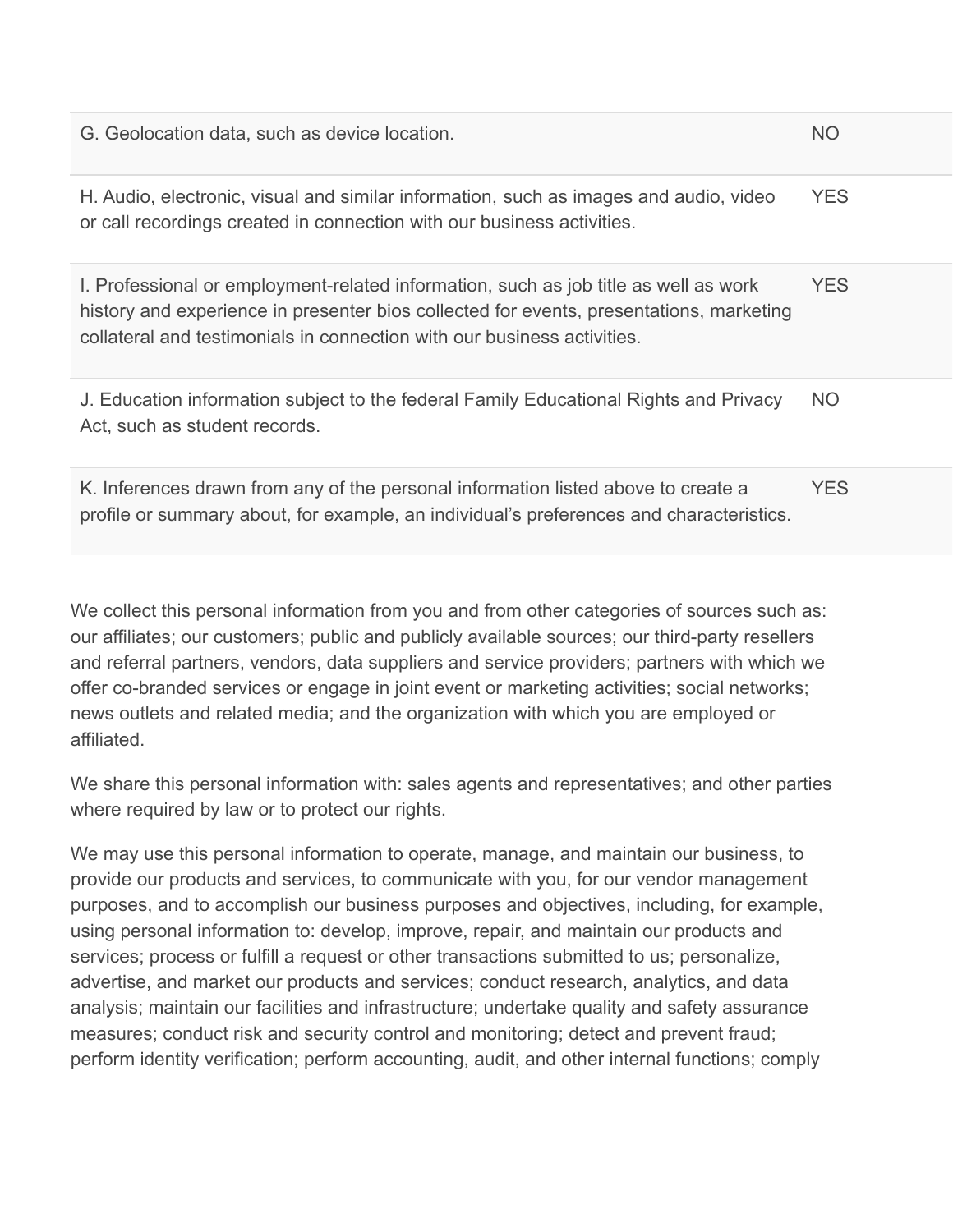with law, legal process, and internal policies; maintain records; exercise and defend legal claims; and fulfill legal obligations.

#### **3. Personal Information Disclosed**

We disclose the following categories of personal information as indicated with a check mark below to our affiliates; our customers; our vendors, service providers, suppliers, agents and representatives; joint venture partners; other entities offering products and services that may be of interest to you; resellers, distributors, referral partners and integrators; the administrators authorized by your organization; licensors of third-party applications (if you access a third-party application on our services through a license agreement with the licensor); and other parties where required by law or to protect our rights for our operational business purposes:

A. Identifiers such as a real name, alias, postal address, telephone or mobile contact NO number, unique personal identifier, online identifier, Internet Protocol address, email address and account name.

B. Personal information as defined in the California customer records law, such as name, contact information, education, employment, employment history and financial information. NO C. Characteristics of protected classifications under California or federal law. NO D. Commercial information, such as transaction information, purchase history, financial details and payment information. NO E. Biometric information, such as fingerprints and voiceprints. NO F. Internet or other electronic network activity information, such as browsing history, search history, online behavior, interest data, and interactions with our and other websites, applications, systems and advertisements. NO G. Geolocation data, such as device location. The contract of the contract of the contract of the contract of the contract of the contract of the contract of the contract of the contract of the contract of the contract of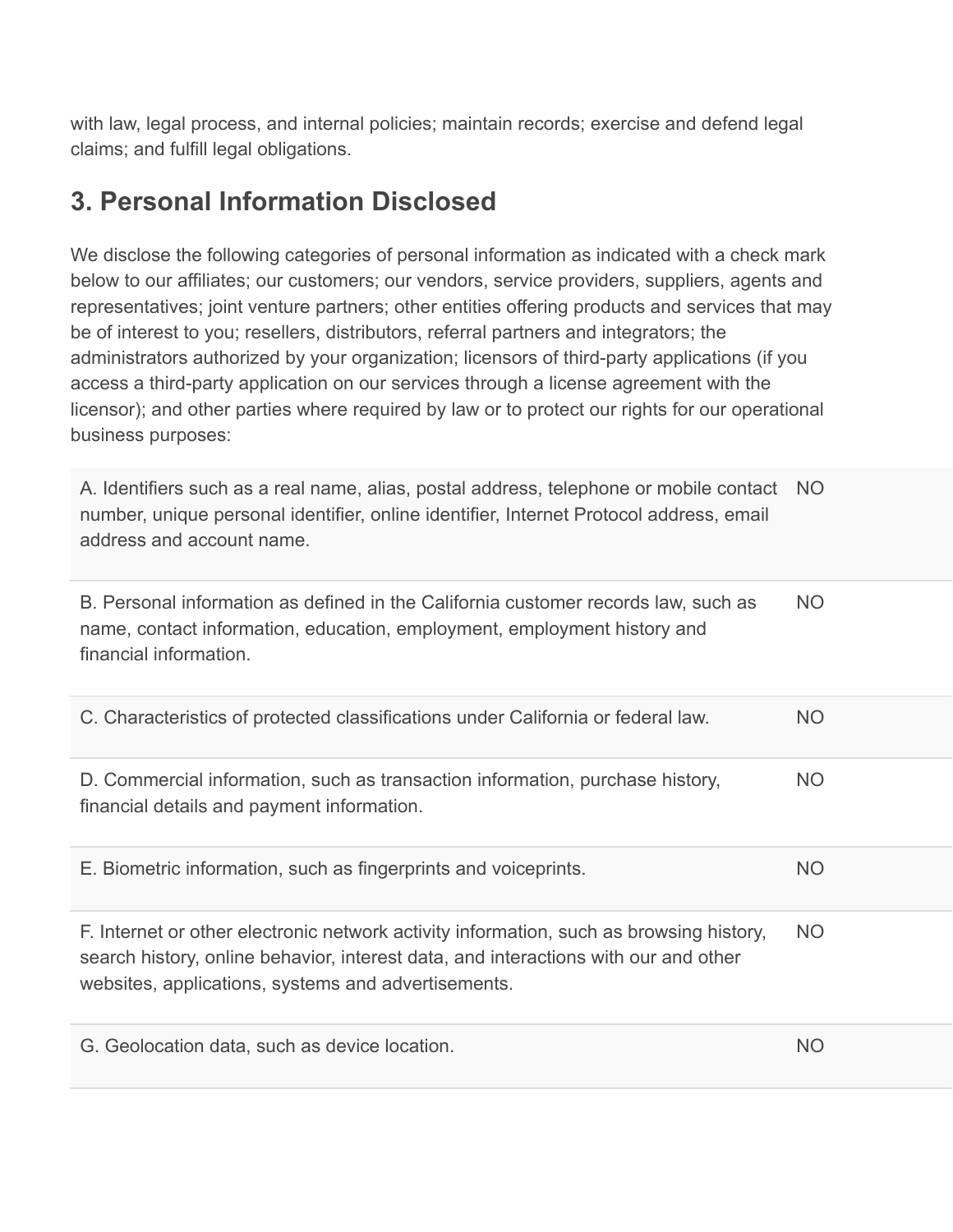| H. Audio, electronic, visual and similar information, such as images and audio, video NO<br>or call recordings created in connection with our business activities.                                                                                         |           |
|------------------------------------------------------------------------------------------------------------------------------------------------------------------------------------------------------------------------------------------------------------|-----------|
| I. Professional or employment-related information, such as job title as well as work<br>history and experience in presenter bios collected for events, presentations,<br>marketing collateral and testimonials in connection with our business activities. | <b>NO</b> |
| J. Education information subject to the federal Family Educational Rights and<br>Privacy Act, such as student records.                                                                                                                                     | <b>NO</b> |
| K. Inferences drawn from any of the personal information listed above to create a<br>profile or summary about, for example, an individual's preferences and<br>characteristics.                                                                            | <b>NO</b> |

Galt Development does not sell personal information to third parties within the scope of the application of the CCPA.

### **4. Consumer Rights**

You have the right to request that we disclose to you (i) the categories of personal information we collected about you and the categories of sources from which we collected such information; (ii) the specific pieces of personal information we collected about you; (iii) the business or commercial purpose for collecting personal information about you; and (iv) the categories of personal information about you that we shared or disclosed and the categories of third parties with whom we shared or to whom we disclosed such information in the preceding 12 months. You also have the right to request that we delete personal information we collected from you subject to certain exceptions.

You also have the right to not be discriminated against in pricing and services because you exercise any of your rights under the CCPA. Galt Development does not offer financial incentives or price or service differences to consumers in exchange for the retention or sale of a consumer's personal information.

# **5. How to Make a Request**